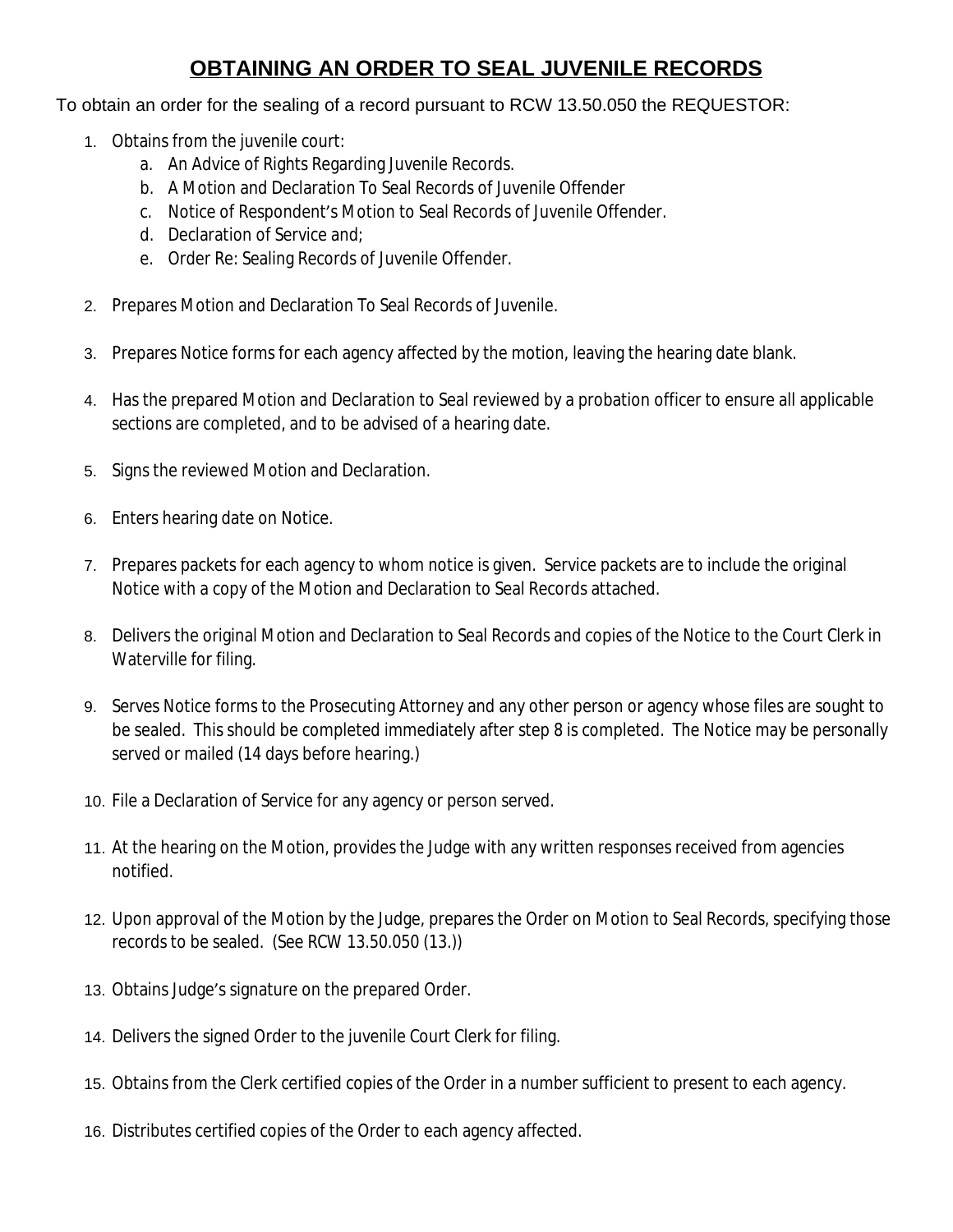| <b>Superior Court of Washington</b><br>County of _____ |             |                                                                       |
|--------------------------------------------------------|-------------|-----------------------------------------------------------------------|
| <b>Juvenile Court</b>                                  |             |                                                                       |
| STATE OF WASHINGTON v.                                 |             | No:                                                                   |
|                                                        | Respondent. | <b>Advice of Rights Regarding</b><br><b>Juvenile Records</b><br>(ADR) |
| D.O.B.:                                                |             |                                                                       |

# **I. Sealing of Records**

- 1.1 The official juvenile court file of any alleged or proven juvenile offender is open to public inspection unless sealed.
- 1.2 Administrative Sealing:

The Respondent is eligible for administrative sealing of the court records in the case if:

- none of the offenses is a "Most Serious Offense" (as defined in RCW 9.94A.030), a "Sex offense" (as defined in RCW 9.44), or a felony drug offense under RCW 69.50 (except Possession of Controlled Substance and/or Forged Prescription).
- the respondent has completed the terms and conditions of disposition, including affirmative conditions and has paid in full the amount of restitution owing to the individual victim named in the restitution order, excluding restitution owed to any insurance provider authorized under Title 48 RCW.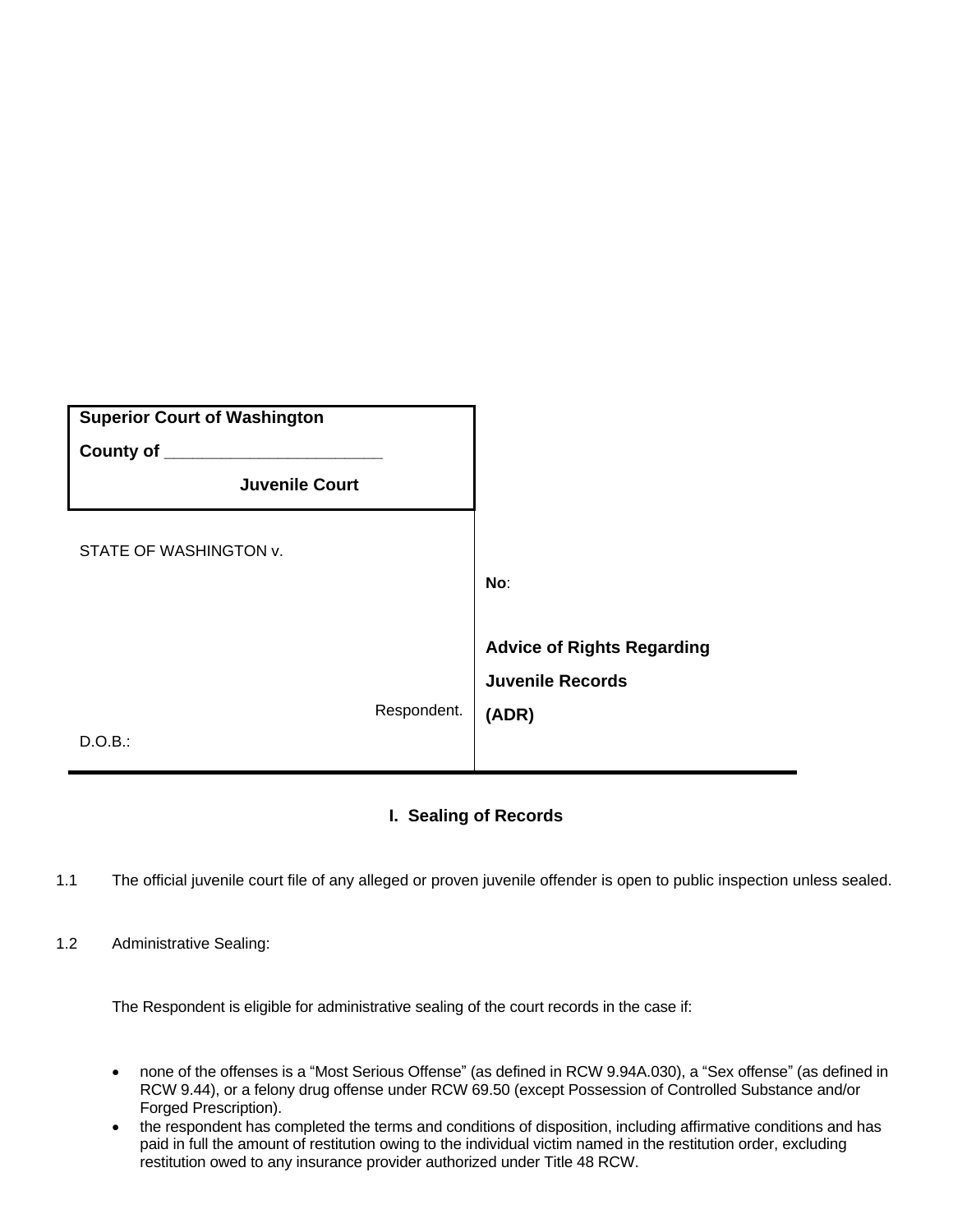An administrative sealing hearing must be set for the first regularly scheduled administrative sealing hearing after the latest of either the respondent's 18<sup>th</sup> birthday, the anticipated end of community supervision, or, if JRA is imposed, the anticipated end of the commitment and any anticipated parole.

The respondent is not required to appear at the administrative sealing hearing. At the administrative sealing hearing, the juvenile court will seal the case unless the court finds:

(1) respondent failed to comply with the terms of the disposition; or

(2) there is an objection to the sealing or a compelling reason not to seal.

If there is an objection or compelling reason, the court will set a contested hearing for a date no sooner than 18 days after notice of the hearing and opportunity to object is sent to the respondent, the victim, and respondent's attorney. At the contested hearing, the court decides whether or not to seal the court record. Nothing prevents respondent from asking the court to seal this case pursuant to RCW Title 13.50 or GR15.

1.3 Sealing Juvenile Court Records by motion under RCW Title 13.50.260.

In any case in which an Information has been filed or a complaint has been filed with the prosecutor and referred for diversion, the person who is the subject of the Information or complaint may file a motion with the court to have the court vacate its order and findings, if any, and order the sealing of the official juvenile court file, the social file, and records of the court and of any other agency in the case. Except that no identifying information held by the Washington State Patrol is subject to sealing.

The court shall not grant any motion to seal records unless it finds that:

- (a) For class A felony offenses, since the last date of release from confinement, including full-time residential treatment, if any, or entry of disposition (including deferred disposition), the person has spent five consecutive years in the community without committing any offense or crime that subsequently results in conviction or adjudication and the person has not been convicted of rape in the first degree, rape in the second degree, or indecent liberties that was actually committed with forcible compulsion. For all class B and C felony offenses, gross misdemeanors, misdemeanors, and diversions, since the last date of release from confinement, including full-time residential treatment, if any, or entry of disposition (including deferred disposition), or completion of diversion, the person has spent two consecutive years in the community without committing any offense or crime that subsequently results in conviction or diversion.
- (b) No proceeding is pending against the person making the motion to seal records seeking conviction of a juvenile offense or criminal offense;
- (c) No proceeding seeking the formation of a Diversion Agreement is pending against the person making the motion to seal records;
- (d) The person is no longer required to register as a sex offender under RCW 9A.44.130 or has been relieved of the duty to register under RCW 9A.44.143 if the person was convicted of a sex offense; and
- (e) The person has paid the full amount of restitution owing to the individual victim named in the restitution order, excluding restitution owed to any insurance provider authorized under Title 48 RCW.

If the court grants the motion to seal records, the official juvenile court file, the social file, and other records relating to the case shall be sealed. No identifying information held by the Washington State Patrol, however, is subject to sealing. The case proceedings shall be treated as if they never occurred, and the subject of the records may reply accordingly to any inquiry about the records which are sealed. However, county clerks may interact or correspond with the respondent, respondent's parents, and any holders of potential assets or wages of the respondent for the purposes of collecting any outstanding legal financial obligations even after juvenile court records have been sealed.

Any adjudication of a juvenile offense or a crime after the sealing shall have the effect of nullifying the sealing order. Any charging of an adult felony after the sealing shall nullify the sealing order for the purposes of Chapter 9.94A RCW.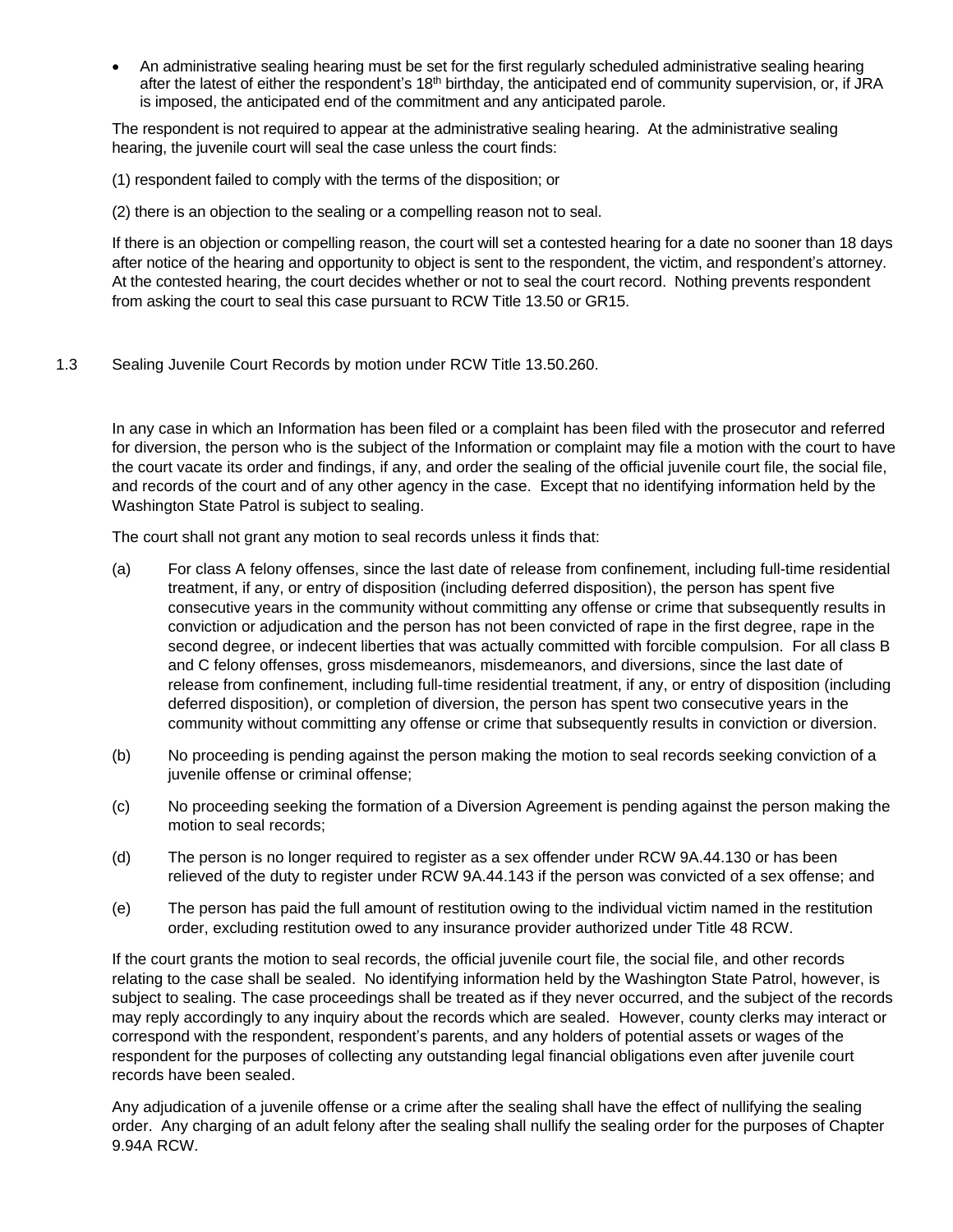1.4 Sealing Vacated Deferred Disposition Records under RCW 13.40.127(10):

If the court vacates a conviction when the person is 18 years of age or older and restitution owing to the individual victim named in the restitution order, excluding restitution owed to any insurance provider authorized under Title 48 RCW, is paid in full, the court shall enter a written order sealing the case

If the court vacates a conviction when the person is not 18 years of age or older and restitution has been paid in full, then the court shall schedule an administrative sealing hearing to take place no later than 30 days after the person's 18th birthday. At that hearing, the court shall enter a written order sealing the case. The person does not have to attend the hearing.

Records sealed under RCW 13.40.127(10) shall have the same legal status as records sealed under RCW 13.50.050.

Sealing by motion: If a person's records were vacated prior to June 7, 2012, the case cannot be sealed under RCW 13.40.127(10). The person may file a motion for an order sealing records under RCW 13.50.050. The court shall seal the case if restitution has been paid and the person is 18 years of age or older at the time of the motion. RCW 13.50.050(12)(c).

### **II. Destruction of Records**

2.1 If a person's criminal history includes Diversion Agreements, then upon successful completion, the records in the case will be automatically destroyed within 90 days of becoming eligible for destruction. Records become eligible for destruction when all of the following conditions exist:

(1) The person is 18 years or older; (2) The records consist of successfully completed diversion agreements or counsel and release agreements, or both, completed on or after June 7, 2018; and, (3) Restitution is paid in full.

- 2.2 A person 23 years of age or older whose criminal history consists of only referrals for diversion may request that the court order the records in those cases destroyed. The request shall be granted, if the court finds that all diversion agreements have been successfully completed and no proceeding is pending against the person seeking the conviction of a criminal offense. No identifying information held by the Washington State Patrol is subject to destruction.
- 2.3 If the court grants the motion to destroy records, the court shall order the official juvenile court file, the social file, and any other records named in the order to be destroyed. No identifying information held by the Washington State Patrol is subject to destruction.

### **III. Notice to Prosecutor and Agencies**

3.1 Any person making a motion to seal records or a motion to destroy records shall give reasonable notice of the motion to the prosecuting attorney and to any agency whose records are sought to be sealed or destroyed.

# **IV. Receipt of Advice**

4.1 The above advice of my rights concerning my juvenile offense records was read by me or to me; I understand these rights, and I received a copy of my rights.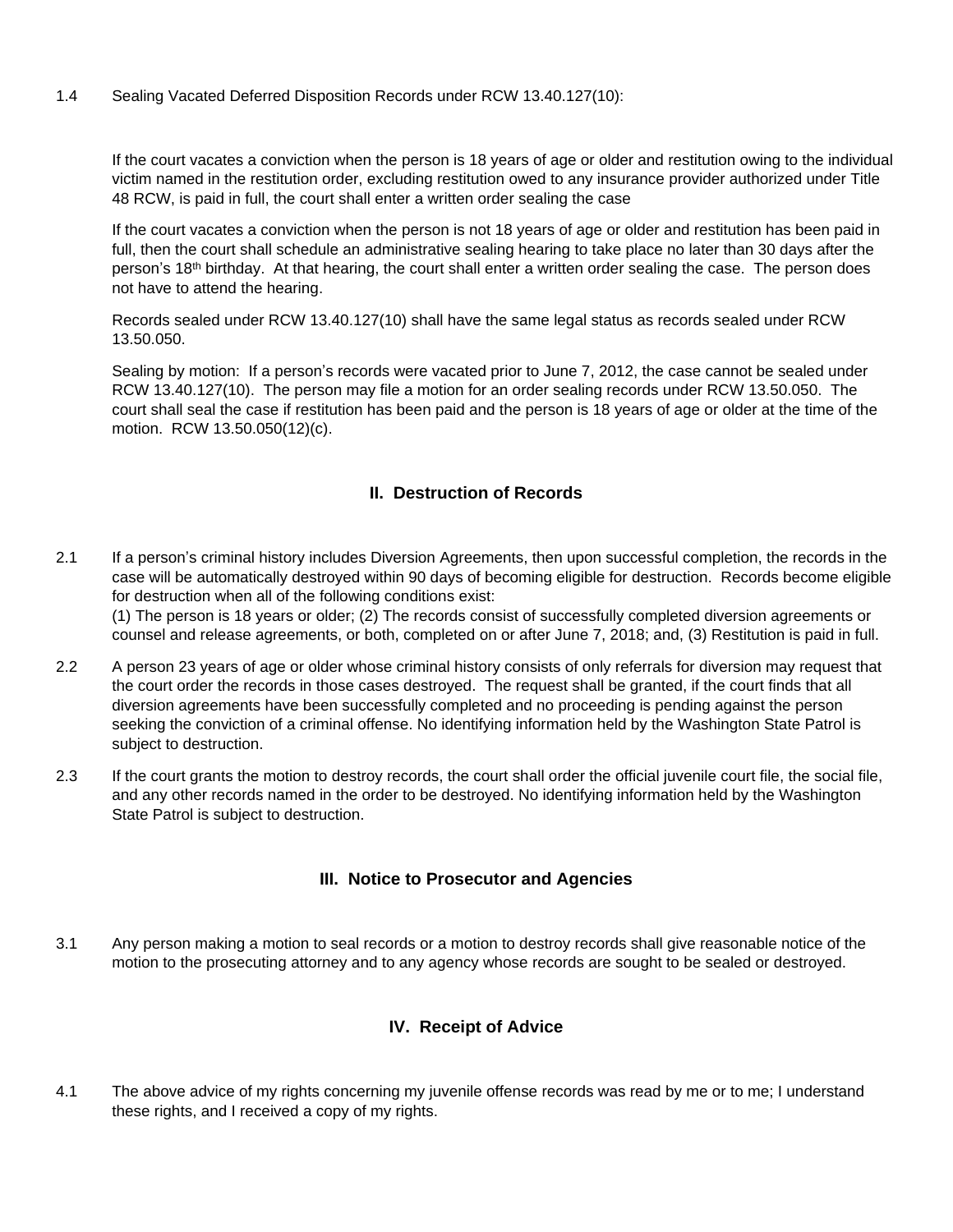#### Respondent

The undersigned provided to the above-named respondent a copy of this Advice of Rights Regarding Juvenile Records on

\_\_\_\_\_\_\_\_\_\_\_\_\_\_\_\_\_\_\_\_\_\_\_\_\_\_\_\_\_\_\_\_\_\_\_\_\_\_\_\_\_\_\_\_\_

\_\_\_\_\_\_\_\_\_\_\_\_\_\_\_\_\_\_\_\_\_\_\_\_\_\_\_\_\_\_\_\_\_\_\_\_\_\_\_\_\_\_\_\_\_

\_\_\_\_\_\_\_\_\_\_\_\_\_\_\_\_\_\_\_\_\_\_\_\_\_\_\_\_\_\_\_\_\_\_\_\_\_\_\_\_\_\_\_\_\_

(Date)

**Signature** 

Type or Print Name/Title

cc: Respondent

Respondent's Lawyer

Deputy Prosecuting Attorney

\_\_\_\_\_\_\_\_\_\_\_\_\_\_\_\_\_\_\_\_\_\_\_\_\_\_\_\_\_\_\_\_\_\_\_\_\_\_\_\_\_\_.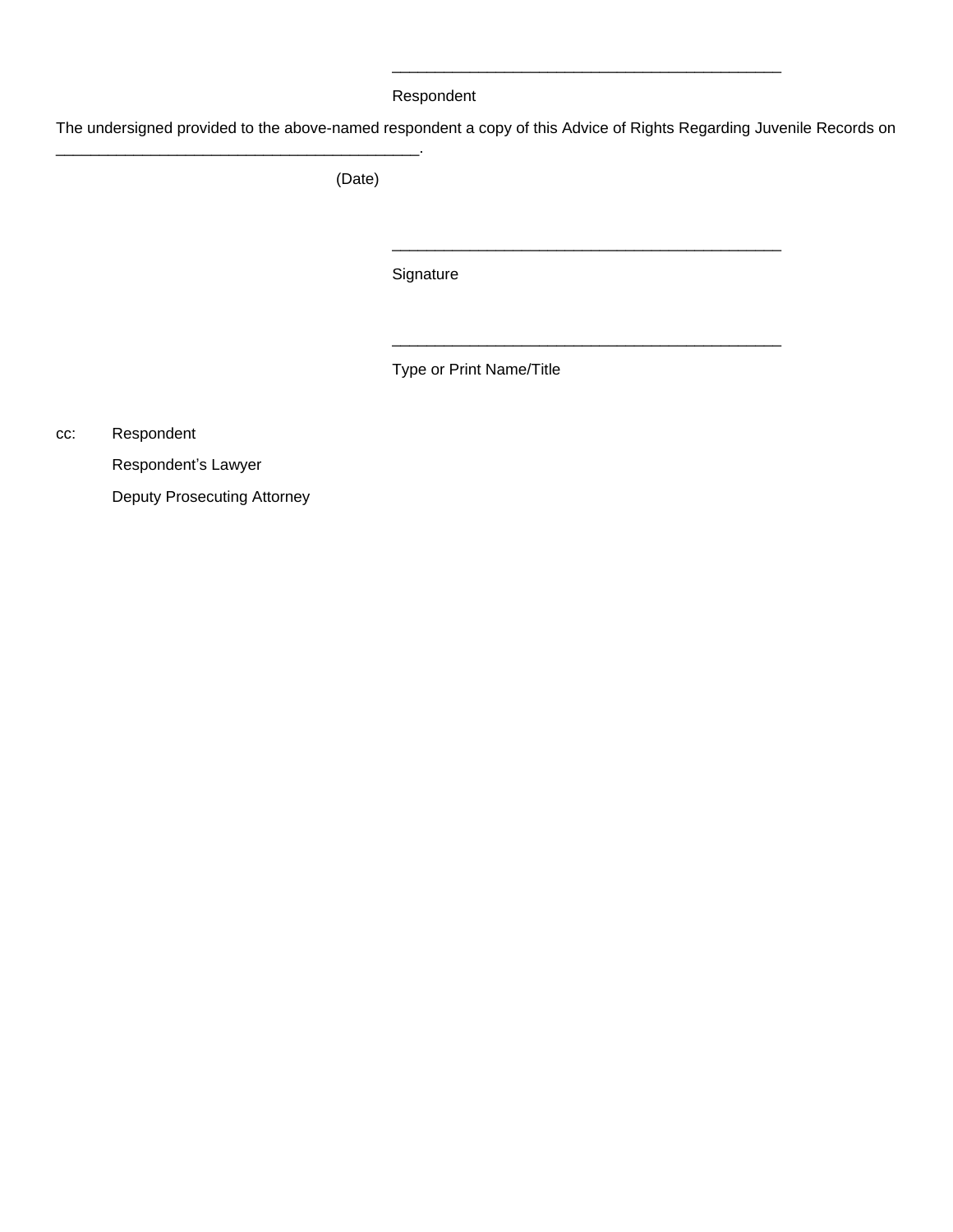| <b>SUPERIOR COURT OF WASHINGTON</b><br><b>COUNTY OF</b> |             |                                                                                        |
|---------------------------------------------------------|-------------|----------------------------------------------------------------------------------------|
| <b>JUVENILE COURT</b>                                   |             |                                                                                        |
| STATE OF WASHINGTON v.                                  |             | No:                                                                                    |
| D.O.B.:                                                 | Respondent. | <b>Motion and Declaration to Seal</b><br><b>Records of Juvenile Offender</b><br>(MTAF) |

# **I. Motion**

RESPONDENT moves the court for an order sealing his or her juvenile court records. This motion is based on  $\Box$ RCW Title 13.50.260 or  $\Box$  GR 15(c) and the declaration of respondent.

Dated:

Attorney for Respondent/WSBA No.

# **II. Declaration of Respondent**

I, , state as follows: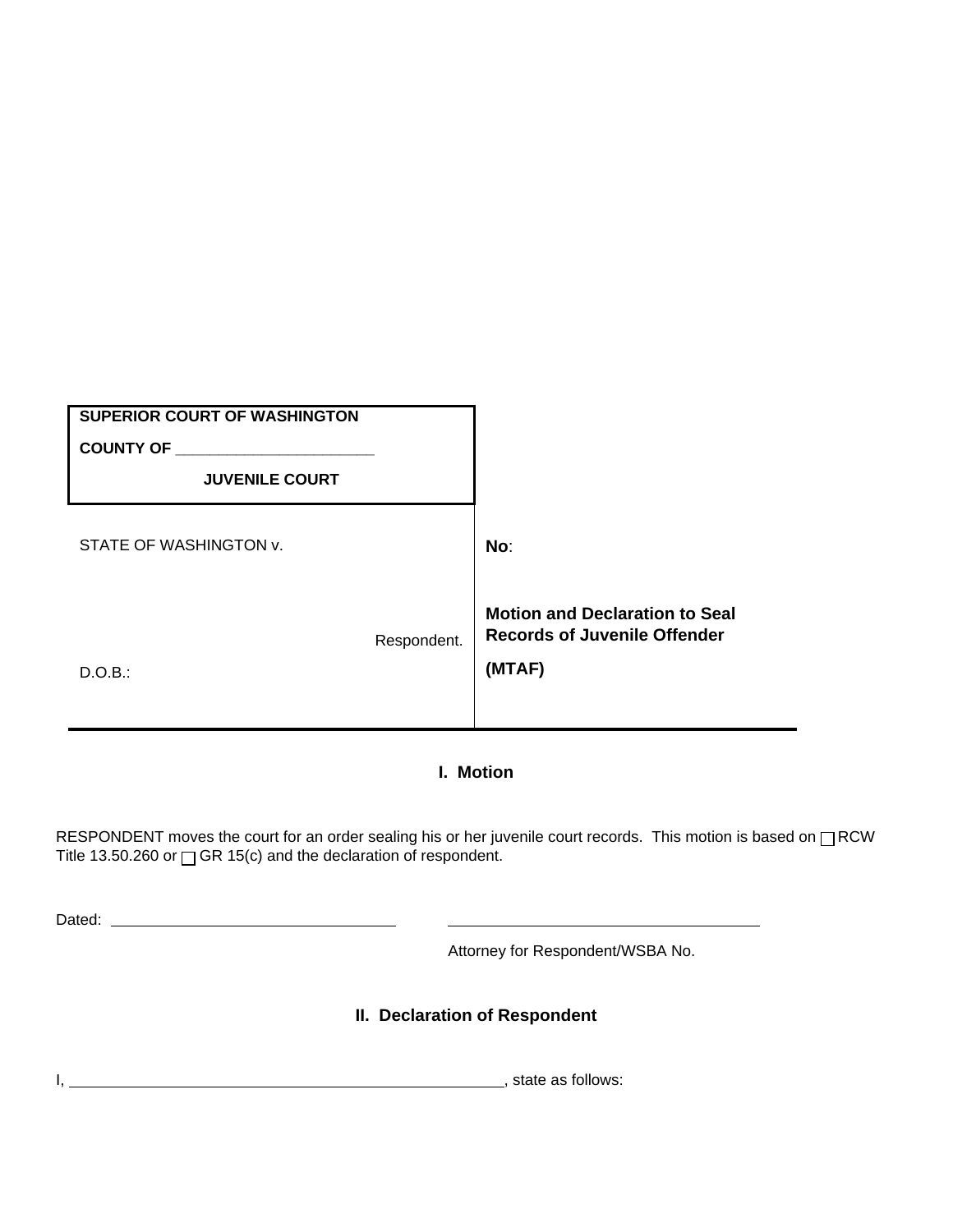2.1. Finding of guilt: On **Example 2.1.** [date] I was found guilty of

\_\_\_\_\_\_\_\_\_\_\_\_\_\_\_\_\_\_\_\_\_\_\_\_\_\_\_\_\_\_\_\_\_\_\_\_\_\_\_\_\_\_\_\_\_\_\_\_\_\_\_\_\_\_\_\_\_\_\_\_ [name of offense].

#### **2.2 Sealing records - factors pursuant to RCW Title 13.50.260**:

 $\Box$ **Class A Felony Conviction**: At least one of the offenses I am attempting to seal involves a Class "A" felony but both of the following are true:

\_\_\_\_\_\_\_\_\_\_\_\_\_\_\_\_\_\_\_\_\_\_\_\_\_\_\_\_\_\_\_\_\_\_\_\_\_\_\_\_\_\_\_\_\_\_\_\_\_\_\_\_\_\_\_\_\_\_\_\_\_\_\_\_\_\_\_\_\_\_\_\_\_\_

- (1) Since my last date of release from confinement, including full-time residential treatment, or from the entry of disposition (including deferred disposition), I have spent five consecutive years in the community without committing any offense or crime that has resulted in conviction or adjudication.
- (2) I have not been convicted of Rape in the First Degree, Rape in the Second Degree, or Indecent Liberties with Forcible Compulstion;
- $\Box$ **All Class B and C Felony, Gross Misdemeanor, or Misdemeanor Convictions, or Diversions**: Since my last date of release from confinement, including full-time residential treatment, or from the entry of disposition (including deferred disposition), I have spent two consecutive years in the community without committing any offense or crime that has resulted in conviction or diversion.

And, I meet the following requirements:

There are no proceedings pending against me seeking the conviction or diversion of a juvenile or criminal offense.

I am no longer required to register as a sex offender under RCW 9A.44.130 or I have been relieved of the duty to register under RCW 9A.44.143 if I was convicted of a sex offense.

I have paid the full amount of restitution owing to the individual victim named in the restitution order, excluding restitution owed to any insurance provider authorized under Title 48 RCW.

I am eligible to have my records sealed under RCW Title 13.50 in that I have satisfied all the requirements of those statutes.

#### **2.3 Sealing records of vacated deferred disposition – factors pursuant to RCW Title 13.50**:

I meet the following requirements:

The court vacated my deferred disposition and dismissed the case with prejudice pursuant to RCW 13.40.127(9) prior to June 7, 2012.

I am over 18 years of age.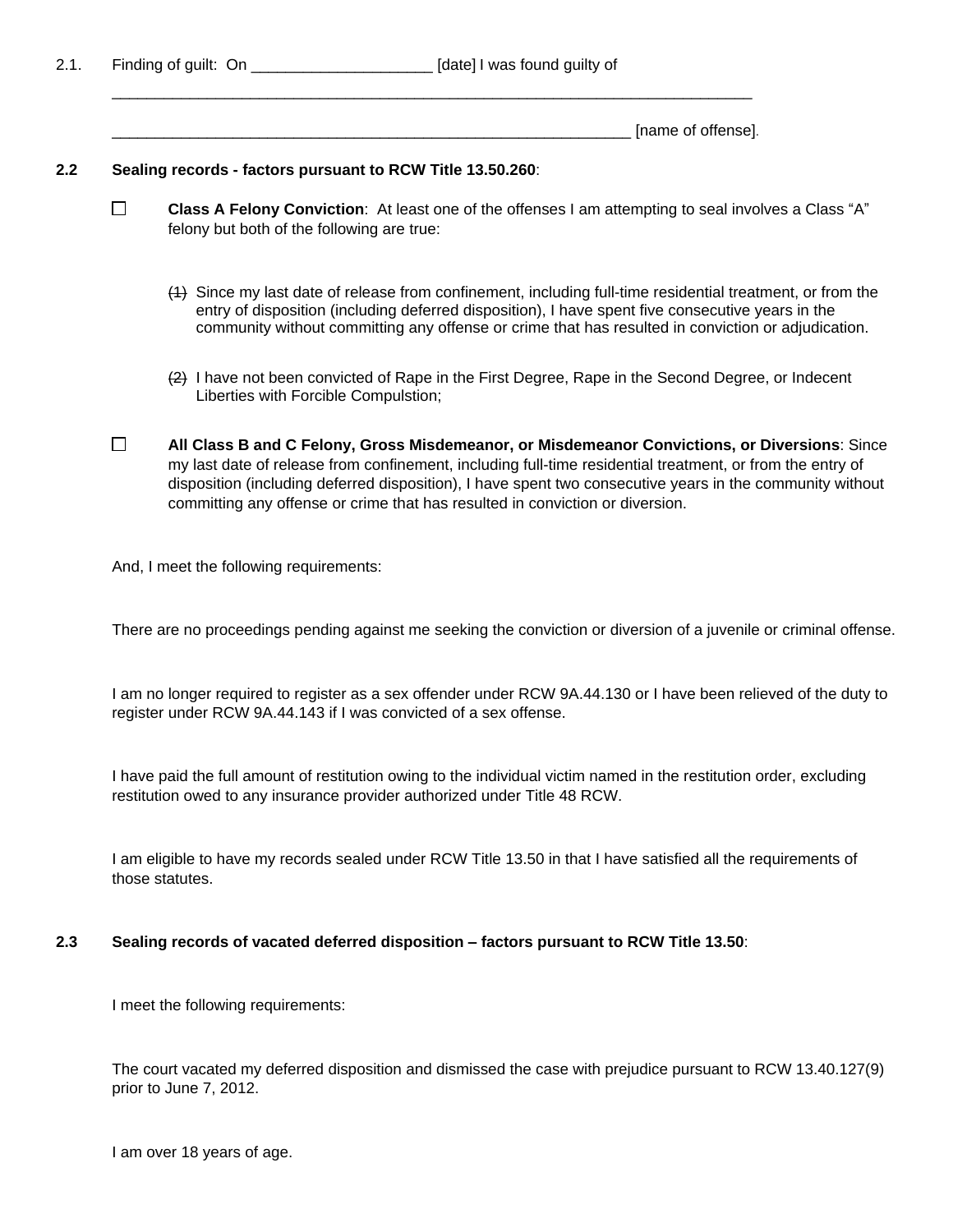I have paid the full amount of restitution owing to the individual victim named in the restitution order, excluding restitution owed to any insurance provider authorized under Title 48 RCW.

#### 2**.4 Other circumstances that I believe require sealing of my juvenile court records (GR 15):**

I declare under penalty of perjury under the laws of the state of Washington that the foregoing is, to the best of my knowledge, true and correct.

Signed on \_\_\_\_\_\_\_\_\_\_\_\_\_\_\_\_\_\_\_\_\_\_, at \_\_\_\_\_\_\_\_\_\_\_\_\_\_\_\_\_\_\_\_\_\_\_\_\_\_\_\_\_\_, Washington.

Respondent

\_\_\_\_\_\_\_\_\_\_\_\_\_\_\_\_\_\_\_\_\_\_\_\_\_\_\_\_\_\_\_\_\_\_\_\_\_\_

\_\_\_\_\_\_\_\_\_\_\_\_\_\_\_\_\_\_\_\_\_\_\_\_\_\_\_\_\_\_\_\_\_\_\_\_\_\_

**Address**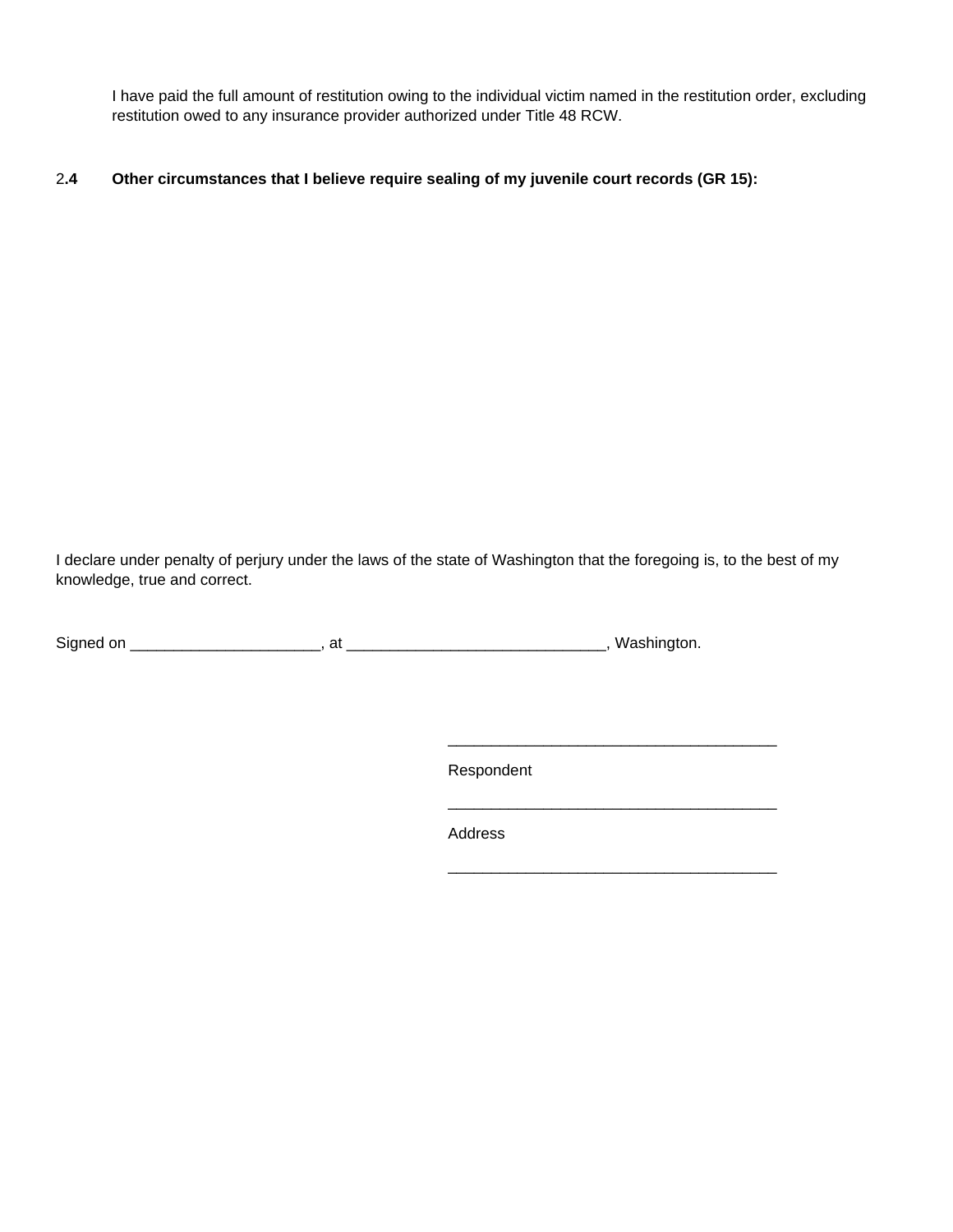| <b>NOTICE OF RESPONDENT'S MOTION</b><br>TO SEAL RECORDS OF JUVENILE |
|---------------------------------------------------------------------|
|                                                                     |
|                                                                     |
|                                                                     |

- TO: \_\_\_\_\_\_\_\_\_\_\_\_\_\_\_ County Superior Court Clerk's Office
- TO: \_\_\_\_\_\_\_\_\_\_\_\_\_\_\_ County Prosecutor, Juvenile Division
- TO: \_\_\_\_\_\_\_\_\_\_\_\_\_\_\_ County Juvenile Court Administrator
- TO: \_\_\_\_\_\_\_\_\_\_\_\_\_\_\_ Police Department/Sheriff's Office
- TO: Washington State Patrol, Records Division
- TO: Juvenile Rehabilitation Administration (DSHS)
- TO: \_\_\_\_\_\_\_\_\_\_\_\_\_\_\_\_\_\_\_\_\_\_\_\_\_\_\_\_\_\_\_\_\_\_\_\_\_
- TO: \_\_\_\_\_\_\_\_\_\_\_\_\_\_\_\_\_\_\_\_\_\_\_\_\_\_\_\_\_\_\_\_\_\_\_\_\_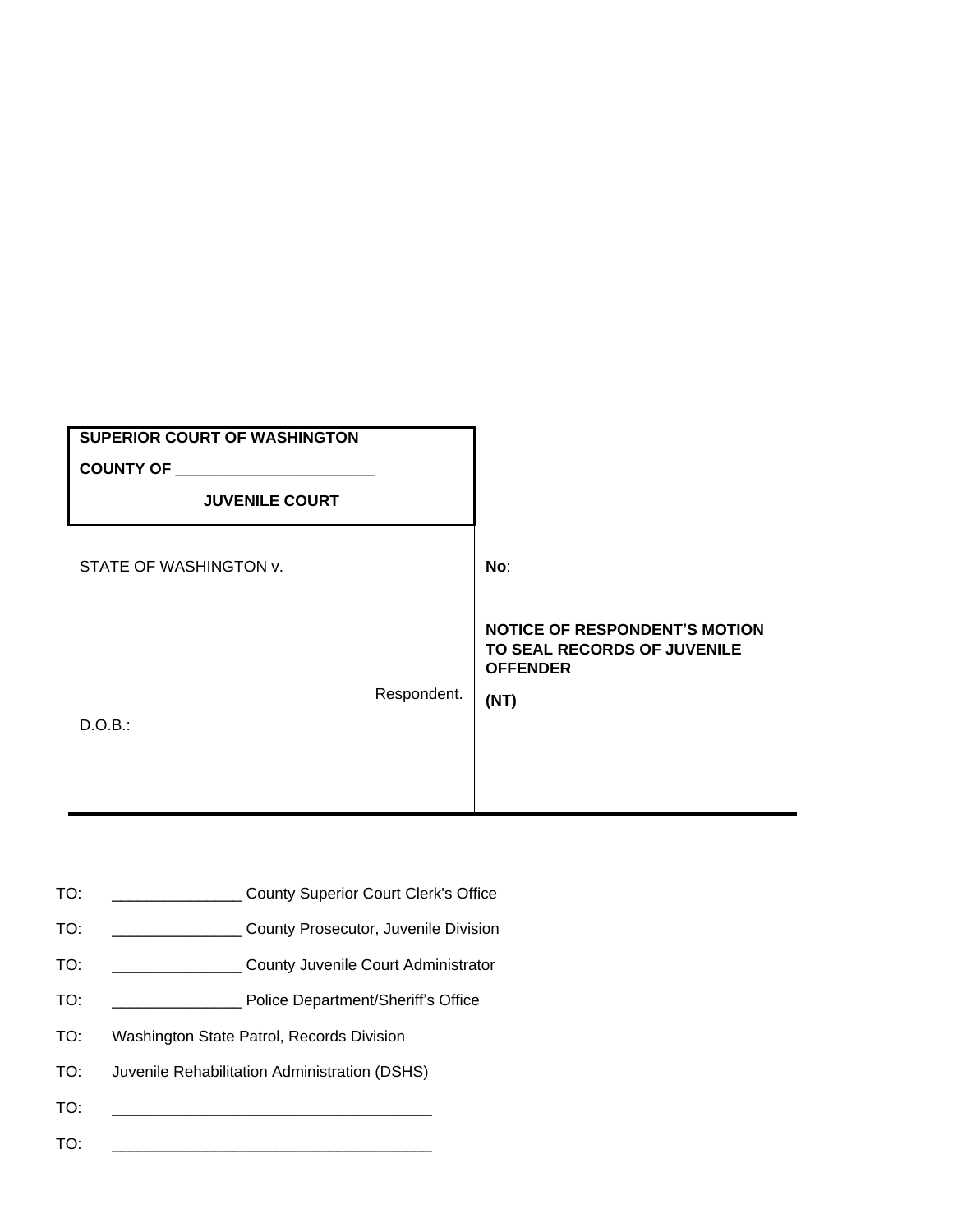| PLEASE TAKE NOTICE that on | at                                                                                | a.m./p.m., at |
|----------------------------|-----------------------------------------------------------------------------------|---------------|
|                            | County Superior Court, Juvenile Division, attorney for                            |               |
|                            | will move for an order sealing the juvenile records on the above entitled matter. |               |
|                            |                                                                                   |               |

Dated: \_\_\_\_\_\_\_\_\_\_\_\_\_\_\_\_\_\_\_\_\_\_\_\_\_\_\_\_\_\_\_\_\_\_ \_\_\_\_\_\_\_\_\_\_\_\_\_\_\_\_\_\_\_\_\_\_\_\_\_\_\_\_\_\_\_\_\_\_\_\_\_\_

Attorney for Respondent/ WSBA No.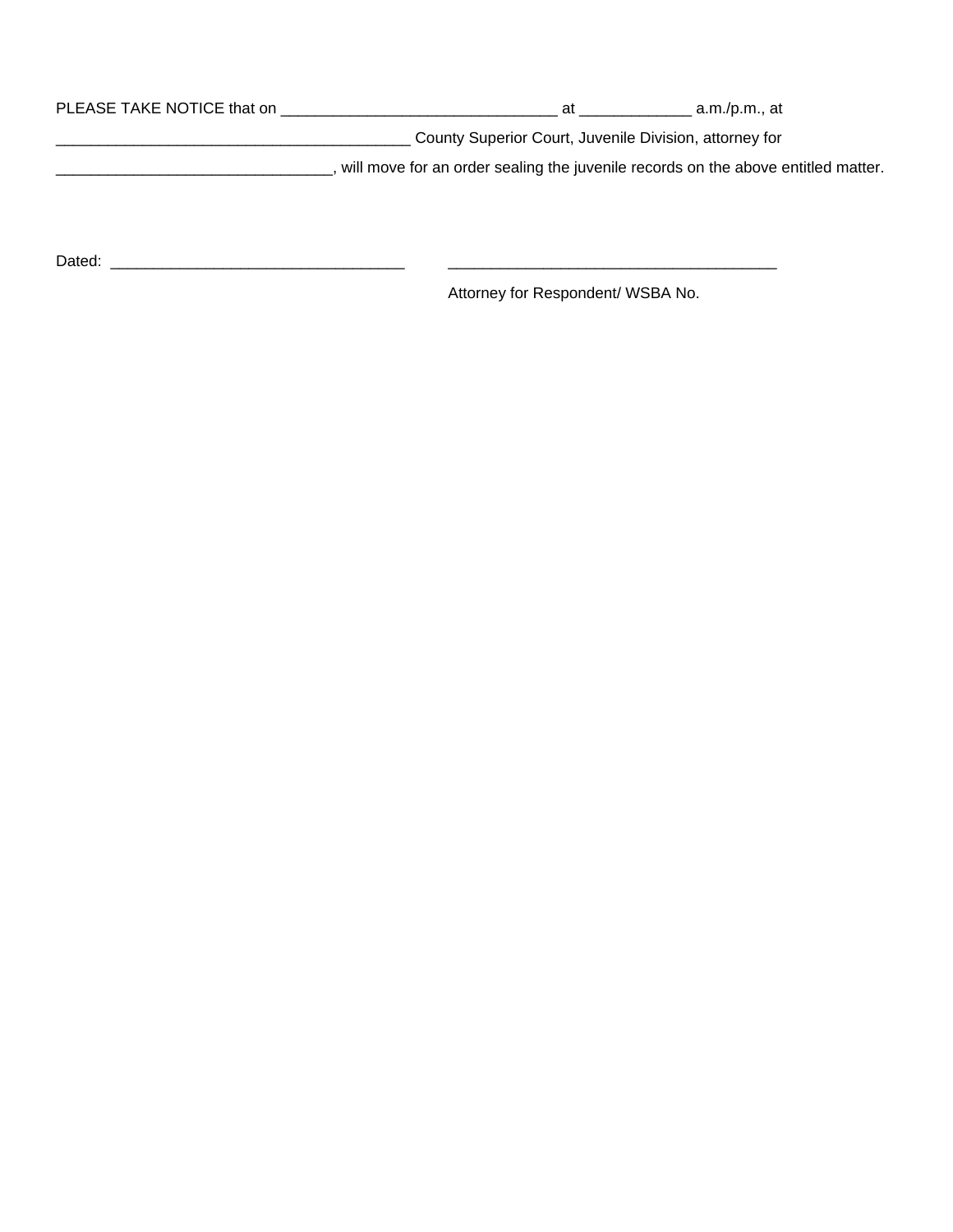| <b>SUPERIOR COURT OF WASHINGTON</b><br>COUNTY OF ______________________<br><b>JUVENILE COURT</b> |                                                |
|--------------------------------------------------------------------------------------------------|------------------------------------------------|
| STATE OF WASHINGTON v.<br>Respondent(s).                                                         | NO:<br><b>DECLARATION OF SERVICE</b><br>(AFSR) |
| D.O.B.:                                                                                          |                                                |
| _______, hereby declare as follows:                                                              |                                                |

1. I am over the age of 18 years and not a party to this action. My business/residence address is:

 $\frac{1}{2}$  ,  $\frac{1}{2}$  ,  $\frac{1}{2}$  ,  $\frac{1}{2}$  ,  $\frac{1}{2}$  ,  $\frac{1}{2}$  ,  $\frac{1}{2}$  ,  $\frac{1}{2}$  ,  $\frac{1}{2}$  ,  $\frac{1}{2}$  ,  $\frac{1}{2}$  ,  $\frac{1}{2}$  ,  $\frac{1}{2}$  ,  $\frac{1}{2}$  ,  $\frac{1}{2}$  ,  $\frac{1}{2}$  ,  $\frac{1}{2}$  ,  $\frac{1}{2}$  ,  $\frac{1$ 

| 2. |                               | (Date), I served | (Name) |
|----|-------------------------------|------------------|--------|
|    | with the following documents: |                  |        |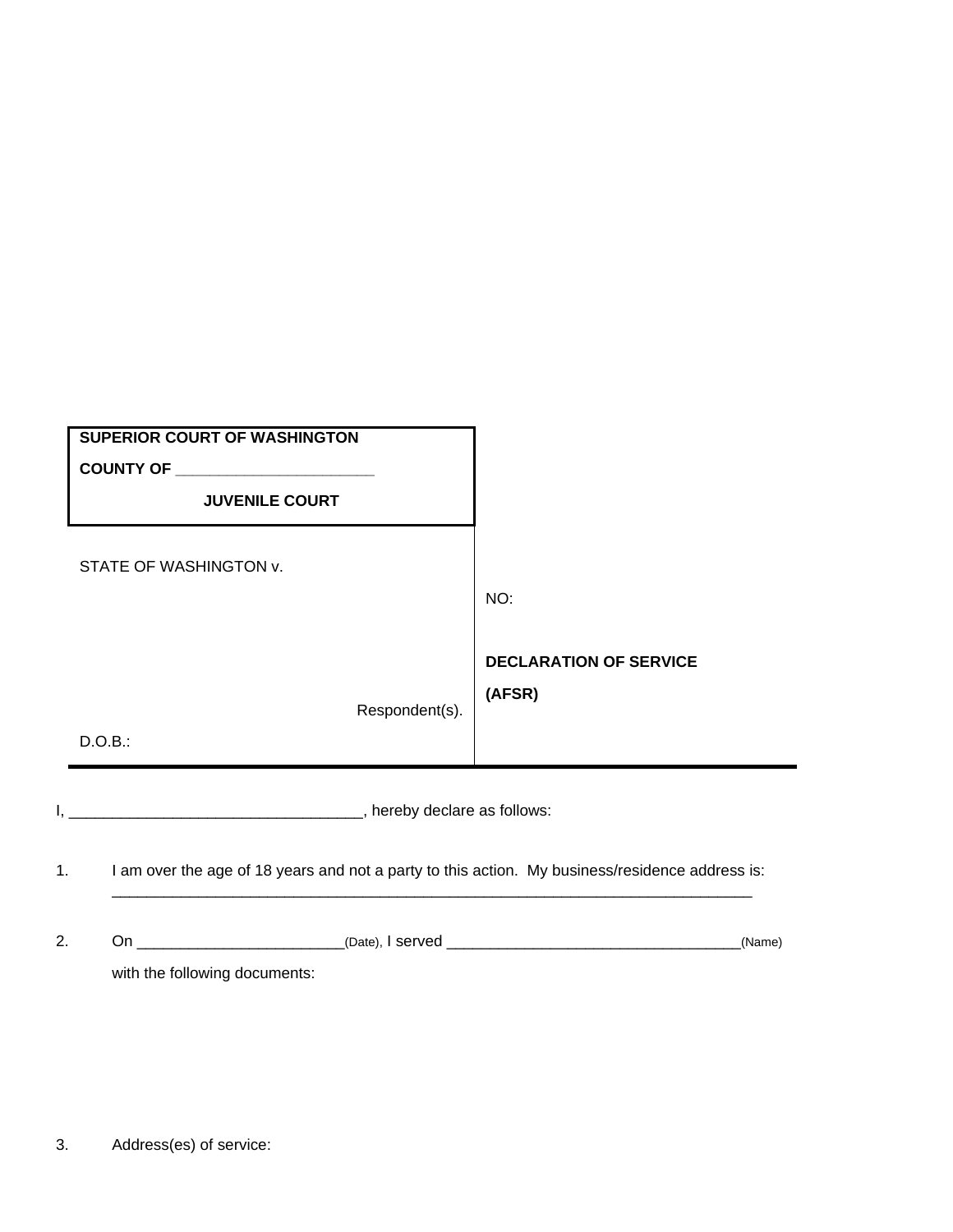4. Service was made as indicated below:

- □ By delivery to the person named by a peace officer.
- □ By mailing to the person named at the address(es) of service.

I declare under penalty of perjury under the laws of the state of Washington that the foregoing is true and correct.

| Signed at ______________________ | Washington on ___________________ |  |
|----------------------------------|-----------------------------------|--|
| (Place)                          | (Date)                            |  |
|                                  |                                   |  |
|                                  |                                   |  |
|                                  | Signature                         |  |

Type or Print Name

\_\_\_\_\_\_\_\_\_\_\_\_\_\_\_\_\_\_\_\_\_\_\_\_\_\_\_\_\_\_\_\_\_\_\_\_\_\_\_\_\_\_\_\_\_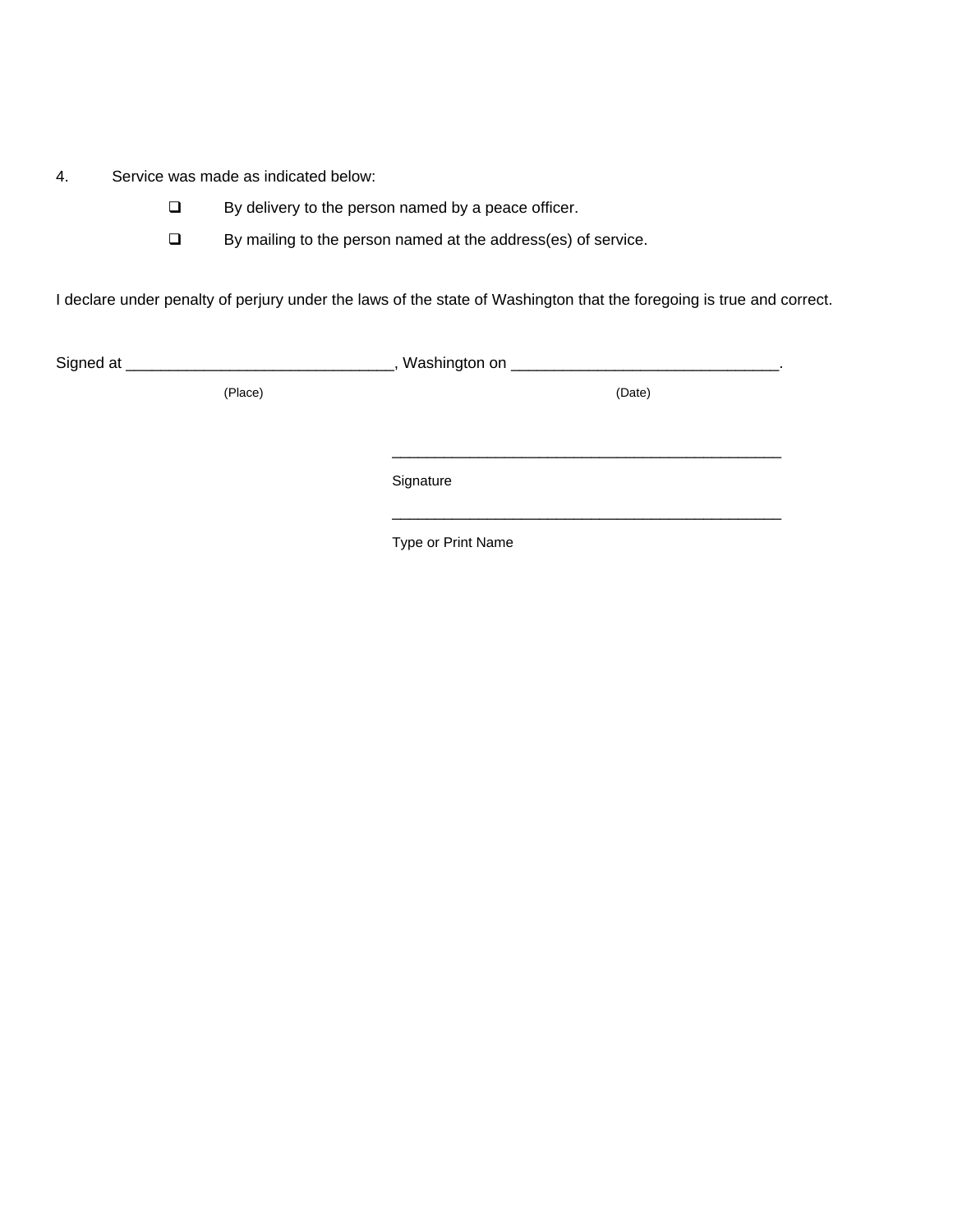| <b>SUPERIOR COURT OF WASHINGTON</b> |             |                                                                 |
|-------------------------------------|-------------|-----------------------------------------------------------------|
| <b>COUNTY OF</b>                    |             |                                                                 |
| <b>JUVENILE COURT</b>               |             |                                                                 |
|                                     |             |                                                                 |
| STATE OF WASHINGTON v.              |             | No:                                                             |
|                                     |             | <b>Order Re: Sealing Records of</b><br><b>Juvenile Offender</b> |
|                                     | Respondent. | (ORSF, ORSFD)                                                   |
| D.O.B.:                             |             |                                                                 |

### **I. Basis**

1.1 THIS MATTER came on before the court on (choose one):

**Motion to seal records under RCW 13.50.260**: Respondent's motion to vacate and seal records of juvenile offender pursuant to RCW Title 13.50.260.

- **Administrative Sealing Under RCW 13.50.260 or 13.40.127**: Administrative sealing of juvenile records pursuant to  $\Box$  regular statutory administrative sealing of a qualified disposition order entered after June 11, 2014 (RCW Title 13.50), or,  $\Box$  vacated deferred disposition dismissed and vacated after June 6, 2012 (RCW 13.40.127).
- **Acquittal or Dismissal of Charges Under RCW 13.50.260**: Sealing of juvenile records pursuant to  $\Box$ acquittal of charges in the case, or  $\Box$  dismissal of charges with prejudice and subject to the state's right, if any, to appeal the dismissal. (RCW 13.50.260).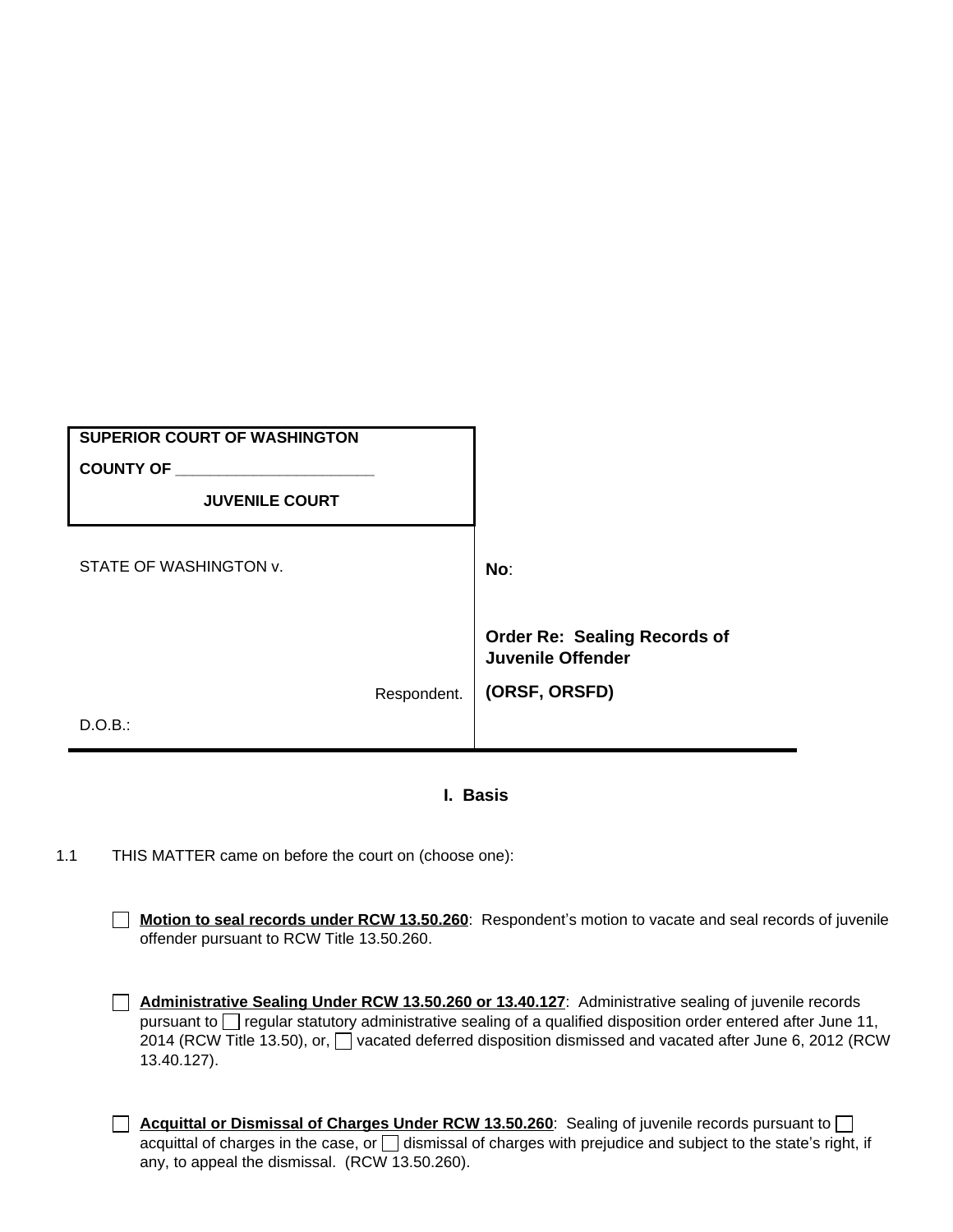**Re-Sealing Post Nullification Under RCW 13.50.260**: Sealing of juvenile records previously nullified by subsequent adjudication and disposition in a different case number, but for which the respondent requests resealing (RCW 13.50.260).

**Motion to Seal Records Under GR 15**: Respondent's motion to seal records of juvenile offender pursuant to GR 15.

1.2 The court heard the matter  $\Box$  with  $\Box$  without oral argument and considered  $\Box$  the pleadings submitted on the matter  $\Box$  and the relevant court records.

#### **II. Findings**

2.1 **Motion to seal records pursuant to RCW 13.50.260:** 

| Notice of motion: Adequate notice $\Box$ was $\Box$ was not given to the appropriate parties and agencies; and, |  |  |  |  |  |  |  |
|-----------------------------------------------------------------------------------------------------------------|--|--|--|--|--|--|--|
|-----------------------------------------------------------------------------------------------------------------|--|--|--|--|--|--|--|

| Satisfaction of motion requirements: Respondent $\Box$ has satisfied the requirements of RCW 13.50.260           |
|------------------------------------------------------------------------------------------------------------------|
| and is entitled to have sealed the official juvenile court record, the social file, and the records of the court |
| and of any other agency in the case $\Box$ has not satisfied the requirements of RCW 13.50.260 and is not        |
| entitled to have sealed the official juvenile court record, the social file, and the records of the court and of |
| any other agency in the case.                                                                                    |

#### 2.2 **Administrative sealing under RCW 13.50.260 or 13.40.127**:

 $\Box$  Deferred disposition vacated after June 6, 2012: The deferred disposition was dismissed and vacated after June 6, 2012. The respondent is entitled to have the files and records in this case sealed under to RCW 13.40.127.

Regular statutory administrative sealing: A disposition in this case was entered after June 11, 2014, and, the respondent is entitled to have the files and records in this case reviewed for automatic sealing pursuant to RCW 13.50.260 because the respondent is now at least 18 years of age and is no longer subject to community supervision and/or JRA commitment and parole. At the regular sealing hearing set for this matter, the court found:

 $\Box$ Entitled to administratively seal: there is no objection to sealing, nor is there any compelling reason not to seal. The respondent is entitled to have the files and records in this case administratively sealed pursuant to RCW 13.50.260 because respondent complied with all terms of the disposition order and has paid in full the amount of restitution owing to the individual victim named in the restitution order, excluding restitution owed to any insurance provider authorized under Title 48 RCW.

 $\Box$ Failure to complete the terms of the disposition: The respondent failed to complete the terms of the disposition order and has failed to pay in full the amount of restitution owing to the individual victim named in the restitution order, excluding restitution owed to any insurance provider authorized under Title 48 RCW. The respondent is not entitled to administrative sealing of the files and records in this case.

Objection or compelling reason: Despite being eligible for administrative sealing, there was an  $\Box$ objection made to sealing and/or the court found a compelling reason not to seal the case. A hearing was set for today. This date  $\square$  was  $\square$  was not at least 18 days after notice of the hearing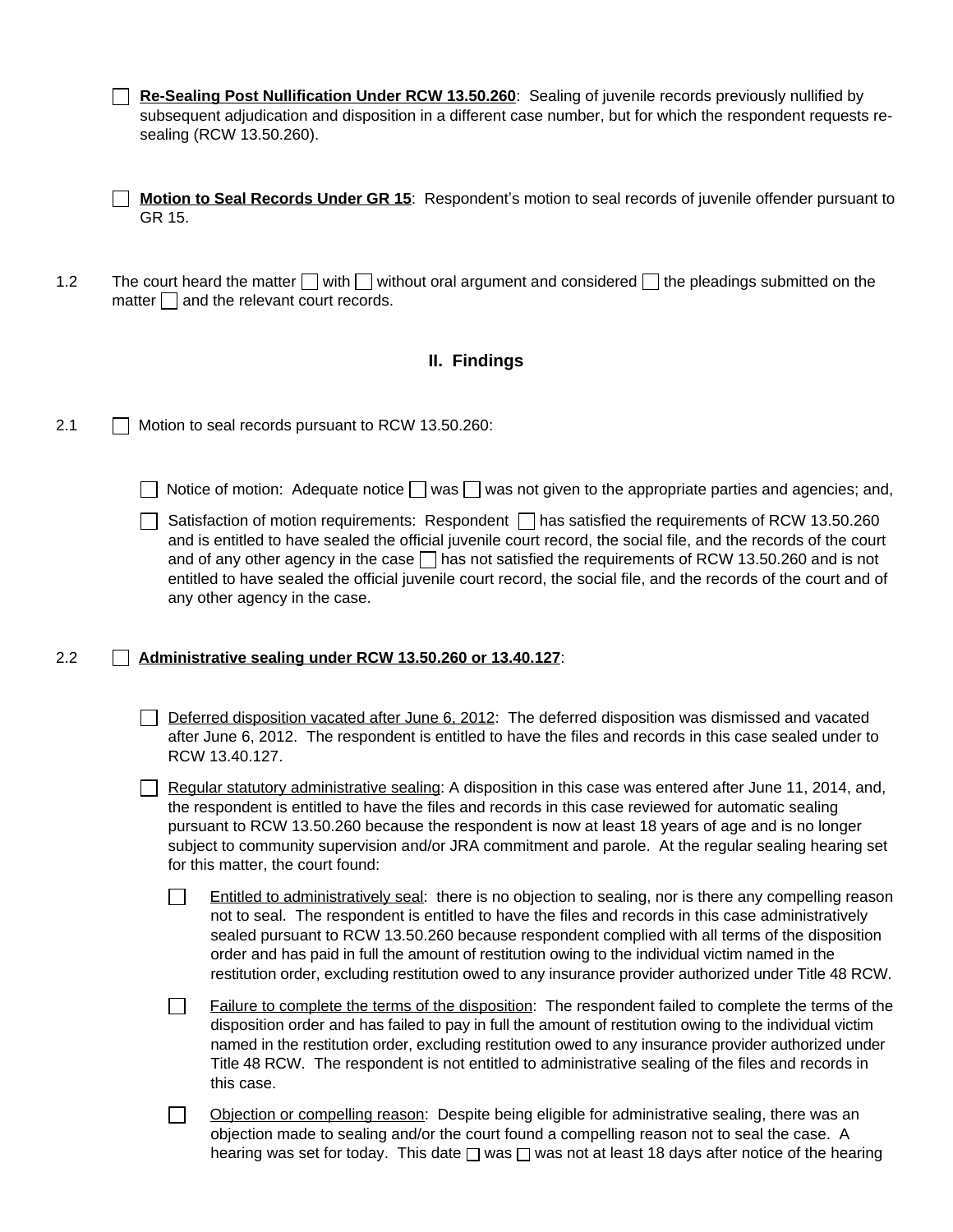and opportunity to object was sent to the respondent, the victim, and respondent's attorney. After hearing arguments from the attorneys, the court finds sealing the files and records in this case  $\Box$  appropriate  $\Box$  inappropriate.

.

- 2.3 **Acquittal or dismissal of charges under RCW Title 13.50.260**: The respondent is entitled to sealing of juvenile records base on  $\Box$  acquittal of charges in the case, or  $\Box$  dismissal of charges.
- 2.4 **Re-sealing post nullification under RCW Title 13.50.260:** This case was previously sealed and then the sealing order nullified after adjudication in a subsequent case number \_\_\_\_\_\_-8-\_\_\_\_\_\_\_\_\_\_\_\_\_\_\_\_\_\_\_. Since nullification, there has been a disposition in the subsequent case number. Now, this case  $\Box$  does qualify  $\Box$  does not qualify for sealing by statute. Re-sealing in this case is  $\Box$  appropriate  $\Box$  inappropriate (RCW 13.50.260).
- 2.5 **Ignor 10 Motion to seal records under GR 15**: Compelling privacy or safety concerns that outweigh the public interest in access to the court records  $\Box$  have  $\Box$  have not been found. In addition, the court finds as follows:

**III. Order**

Based on the above findings, it is hereby ordered:

 $\overline{a}$ 

**Sealing Denied:** The files and records in this case shall not be sealed.

**Sealing Granted**: The files and records in this case shall be sealed as follows:

**Pursuant to RCW 13.50.260 or RCW 13.40.127**: The court grants the motion to seal pursuant to RCW 13.50.260 or RCW 13.40.127, as applicable, including any administrative review required by statute. Pursuant to this order:

- 1. With the exception of identifying information specified in RCW 13.50.050(13), the official juvenile court record, the social file, and other records relating to the case as are named herein are sealed;
- 2. The proceedings in the case shall be treated as if they never occurred and the subject of the records may reply accordingly to any inquiry about the events, the records of which are sealed. However, county clerks may interact or correspond with the respondent, respondent's parents, and any holders of potential assets or wages of the respondent for the purposes of collecting any outstanding legal financial obligations even after juvenile court records have been sealed.
- 3. Any agency shall reply to any inquiry concerning confidential or sealed records that records are confidential, and no information can be given about the existence or nonexistence of records concerning an individual;
- 4. Inspection of the files and records included in this order may only be permitted by order of the court and upon motion made by the person who is the subject of the information or complaint, except as otherwise provided in RCW 13.50.010(8) and 13.50.050(13);